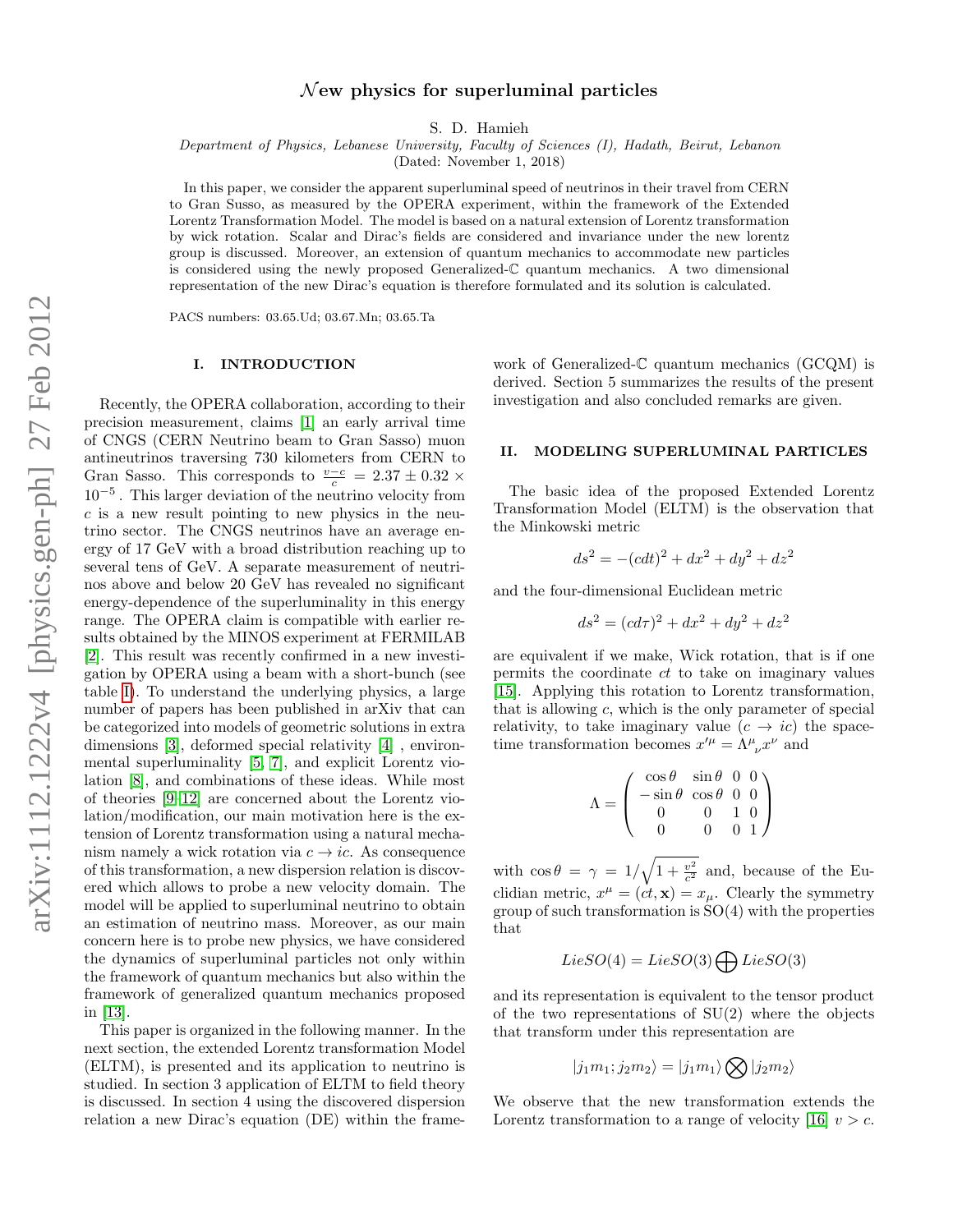Tab. I: The summary of superluminal neutrinos from OPERA, MINOS

<span id="page-1-0"></span>

|        | Experiment Velocity ratios $\frac{v-c}{c}$ Energy range |       |
|--------|---------------------------------------------------------|-------|
| OPERA  | $(2.37 \pm 0.32) \times 10^{-5}$ 17 GeV                 |       |
| MINOS- | $(5.1 \pm 2.9) \times 10^{-5}$                          | 3 GeV |

Note that, in the ELTM, we avoid any necessity for imaginary masses in order to have  $v > c$  as done in tachyon theory. Thus sidestepping the problem of interpreting exactly what a complex-valued mass may physically mean. Other physical quantities can be obtained upon substitution of  $c \to ic$ , in particular, a new dispersion relation can be found [\[17\]](#page-4-12)

<span id="page-1-1"></span>
$$
E^2 = -p^2c^2 + m_o^2c^4.
$$
 (1)

### III. DISCUSSION ABOUT THE PHYSICAL INTERPRETATION OF THE DISCOVERED DISPERSION RELATION

The found dispersion relation (Eq. [1\)](#page-1-1) can have a physical interpretation as propagation of a wave in a medium with negative index of refraction (metamaterial). Moreover, the mass term  $m<sub>o</sub>$  can be generated by a quantification in an extradimension without introducing the higgs field [\[18\]](#page-4-13). In fact, if we assume the following equation of motion

$$
(\partial_{\mu}\partial^{\mu} + \alpha\partial_5)\phi = 0,
$$

and by considering a wave solution to this equation with periodic boundary condition for Bosons [\[19\]](#page-4-14) in the quantified extradimension we can generate the mass term as

$$
m^2 \propto p = \hbar \frac{2\pi n}{a} \, .
$$

Here  $\alpha$  is complex and  $\partial_5$  is the partial derivative with respect to the extradimension.

An important observation can be seen from this approach. By evaluating the angular momentum  $L =$  $\hbar \frac{2\pi n}{a} \times \frac{a}{2\pi} = \hbar n$  we found that

$$
L \propto \frac{a}{2\pi} m^2
$$

which is the Regge trajectory, one of the main motivation of string theory.

Moreover, the proposed dispersion relation Eq. 1 introduce a limit to the maximum energy of the superluminal particles thus no need of renormalization group and perhaps a unified theory can emerge.



**Fig.** 1: E in GeV as function of  $v/c$  for superluminal neutrino.

<span id="page-1-2"></span>

<span id="page-1-3"></span>Fig. 2: E in GeV as function of pc in GeV: Solid line for SP, Dotted line for particle, Dashed line for antiparticle, Dashed dotted line anti-SP.

### IV. APPLICATION OF THE MODEL TO THE OPERA RESULTS

Applying Eq. [1](#page-1-1) to the Opera results, the neutrino mass can be extracted

$$
m_{\nu_{\mu}}c^2 \sim \sqrt{2}E \sim 24.4 {\rm GeV}.
$$

In Fig. [1](#page-1-2) we show  $E$  in GeV versus  $v/c$  where we have fixed  $E = 17$  GeV at  $v/c = 1$  for neutrino. From the inner figure of Fig. 1, we conclude that there is no significant energy-dependence of the superluminality at the vicinity of  $v \sim c$ . Moreover, this result can be confronted to experimental results in the future if more superluminal particles (SP) are observed with large velocity ranges. These results, can be subject to two criticisms

1. The velocity dependence like shown in Fig. 1 would lead to much larger deviations of neutrino velocity from c than suggested by Opera: a large range of neutrino energies from few GeV to 80 GeV needs to be considered.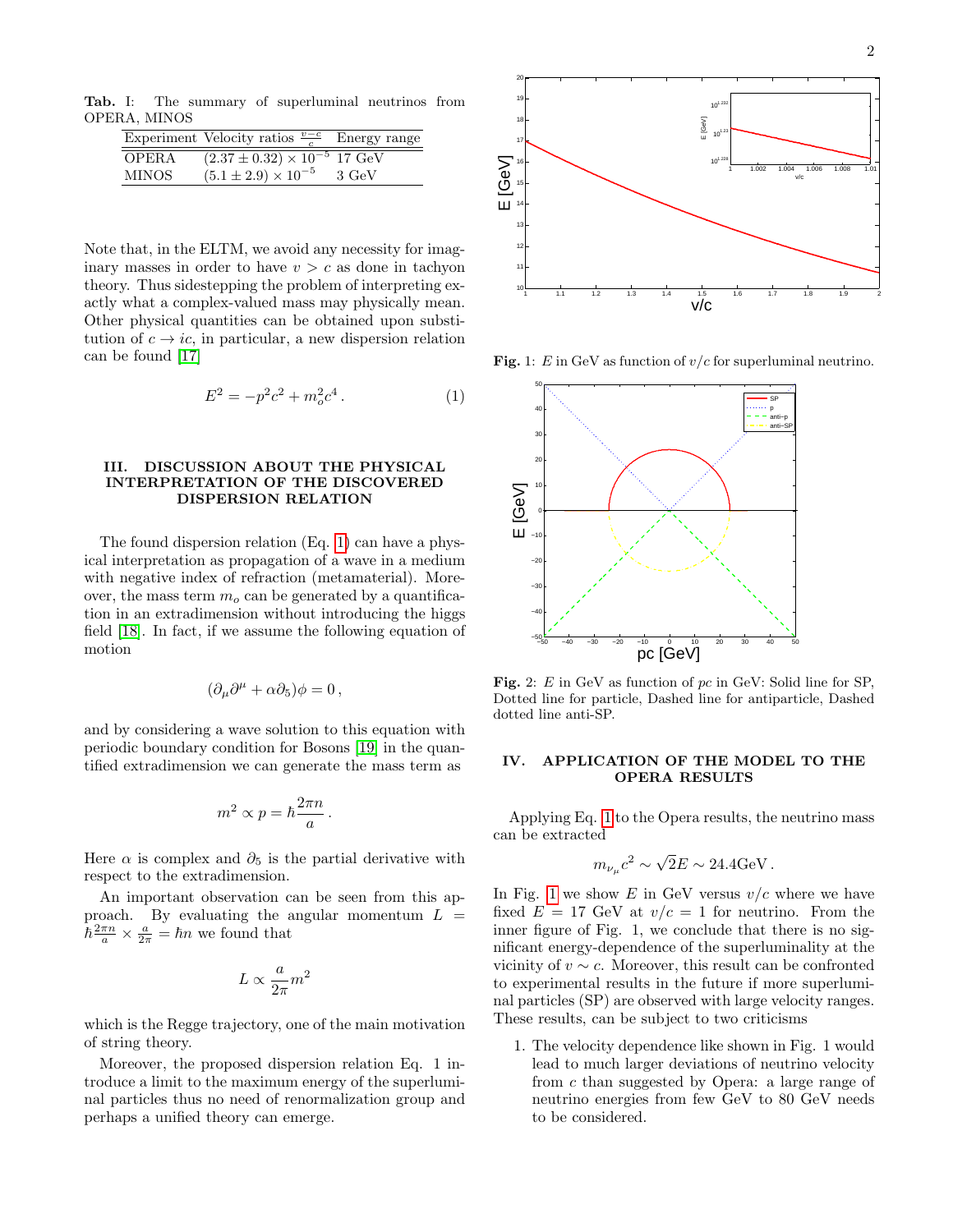2. Also, Eq. 1 does not allow real energies for neutrino momenta above  $m_0 c^2 = 24.4$  GeV. This contradicts the observations from Z decay at LEP where neutrinos with energy 45.6 GeV were produced.

However, since enough experimental data for massmatrix of the neutrinos under consideration is still absent, it is not clear its exact form for the superluminal neutrino. Here, we claim the following

"If nature allow the existence of superluminal particles they must obey to the proposed dynamics."

In Fig. [2](#page-1-3) we show the neutrino  $E$  as function of  $pc$  for particle/antiparticle and SP/anti-SP (4 branches). From Fig. [2](#page-1-3) we expect that the neutrino becomes superluminal at the 4 points of intersection of the circle describing the Superluminal neutrino and the lines describing neutrino. We call this mechanism as the superluminality mechanism for zero mass particles.

## V. APPLICATION OF THE ELTM TO FIELD **THEORY**

In order to show that our approach is not a simple transformation from Minkowski space to Euclidian space, which transform the action  $S \to S_E$  [\[20\]](#page-4-15), we consider the application of the model to complex local field theory. Consider as an example, a scalar field with the dispersion relation given above (Eq. [1\)](#page-1-1) and defining

$$
\widehat{\partial}_{\mu} = \left(\frac{\partial}{\partial t}, i\nabla\right),\,
$$

then, the field equation can be written as  $(c = \hbar = 1)$ 

<span id="page-2-0"></span>
$$
(\widehat{\partial}_{\mu}\widehat{\partial}^{\mu} + m^2)\phi = 0, \qquad \mu = 0, 1, 2, 3 \tag{2}
$$

with  $E = i\partial_t$  and  $p = -i\nabla$ . The field equation written at this form, that is using the  $\hat{\partial}$ , is used to conserve properties like covariant and contravariant. This will simplify the discussion of invariance under the following extended Lorentz transformation [\[21\]](#page-4-16)

$$
\widehat{\Lambda} = \begin{pmatrix} \gamma & -\beta\gamma & 0 & 0 \\ -\beta\gamma & \gamma & 0 & 0 \\ 0 & 0 & 1 & 0 \\ 0 & 0 & 0 & 1 \end{pmatrix} = \begin{pmatrix} \cos\theta & i\sin\theta & 0 & 0 \\ i\sin\theta & \cos\theta & 0 & 0 \\ 0 & 0 & 1 & 0 \\ 0 & 0 & 0 & 1 \end{pmatrix}
$$

where  $\beta = -i\frac{v}{c}$ , and  $\cos \theta = \gamma$ . The invariance of Eq. [2](#page-2-0) can be deduced from the invariance of the scalar field in standard field theory using the following transformation  $\Lambda \to \hat{\Lambda}$  and  $\partial^{\mu} \to \hat{\partial}^{\mu}$ . Now, after studying invariance of the new scalar field, it is useful to see what happen for the dynamical quantities like Green's function. We start from the wick-rotated [\[22\]](#page-4-17) functional integral of  $\phi$ 

<span id="page-2-1"></span>
$$
\int {\cal D}\phi(x) \exp\left[i\int d^4x {\cal L}(\phi)\right]
$$

with  $\mathcal{L} = \frac{1}{2}(\partial_{\mu}\phi)^2 - \frac{1}{2}m^2\phi^2$  is the Lagrangian density for the free scalar field. The generating function of  $\phi(x)$  is

$$
Z(j) = \int \mathcal{D}\phi(x) \exp \left[ i \int d^4x (\mathcal{L}(\phi) + j\phi) \right]
$$

Therefore, the Green's function integral of  $\phi(x)$  can be calculated from the generating function exactly as Minkowski Green's function that is

$$
G_F(x, x') = \frac{-1}{Z(0)} \frac{\delta Z}{\delta j(x)\delta j(x')} = \langle T\phi(x)\phi(x')\rangle
$$
  
= 
$$
\int \frac{d^4k}{(2\pi)^4} e^{-ik(x-x')} \frac{i}{k^2 - m^2 + i\epsilon}.
$$

This Green's function, is just the Feynman propagator with

$$
k^2 = w^2 - \mathbf{k^2} \to k^2 = w^2 + \mathbf{k^2}.
$$

As for the Dirac field, it is also possible to construct its wave equation. In fact, the proposed DE for SP that must be invariant under the extended Lorentz transformation is

$$
(i\gamma^{\mu}\bar{\partial}_{\mu} - m)\psi = 0
$$

Of course, this equation is guessed from the non superluminal particles (NSP) DE. Again, as done for scalar field, the Lorentz invariance of this equation, under the extended Lorentz group, can be deduced from the invariance of the NSP. In fact, the generators of the Lee algebra of the extended Lorentz group will be the same as Lorentz group algebra. The only change is in the antisymmetric tensor that gives the infinitesimal angle where  $v/c$  must be replaced by  $\beta = -iv/c$  (See any standard field theory text book). Moreover, solution of this equation can be obtained from the NSP solution of DE using the following substitution

$$
\mathbf{p} \to i\mathbf{p} \tag{3}
$$

in Dirac's spinors. Thus the positive energy solution fourspinors is

$$
u^{(s)} = N\left(\frac{\chi^{(s)}}{\frac{\textbf{i}\sigma \mathbf{p}}{m+E}\chi^{(s)}}\right)
$$

and the negative energy solution is

$$
u^{(s)} = N \left( \begin{array}{c} \frac{-\mathbf{i}\sigma \mathbf{p}}{m + |E|} \chi^{(s)} \\ \chi^{(s)} \end{array} \right)
$$

where N is a normalization factor and  $\psi = ue^{-ipx}$ . Other physical quantities for Dirac field can be obtained by the same substitution given in Eq. [3.](#page-2-1) For example when calculating cross-section for some physical process in standard model one has to take into account for SP the  $m_{\nu}$ and the substitution of

$$
p = (E, \mathbf{p}) \to p = (E, i\mathbf{p}).
$$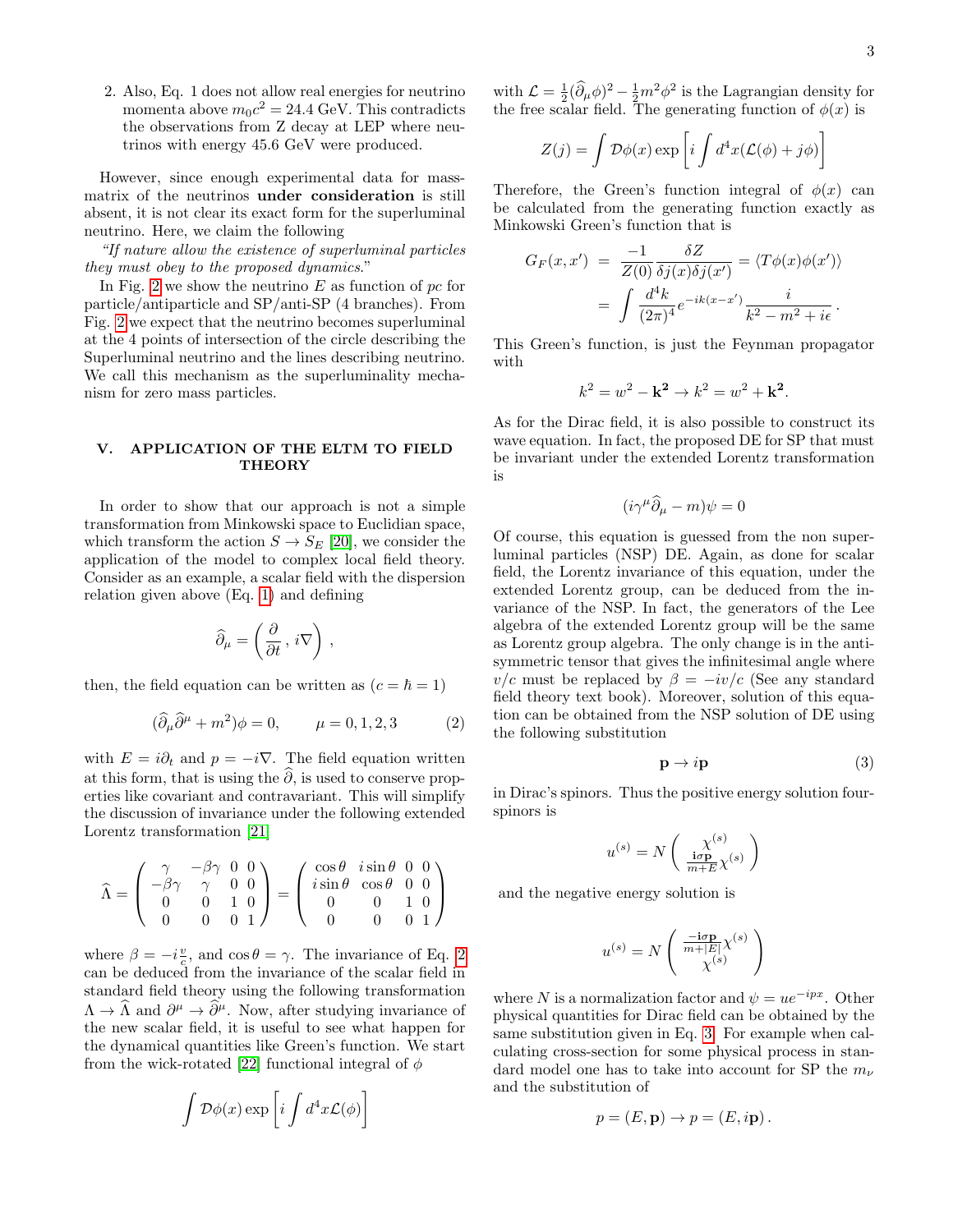For example, the scattering cross section of superluminal  $e^+e^- \rightarrow \mu^+\mu^-$  can be inferred from the subluminal scattering for the same process. In fact we found

$$
\sigma_{\rm superluminal} = \sigma_{\rm subluminal} = \frac{4\pi\alpha^2}{3s}
$$

Application of this formalism to interacting fields and calculation of cross section for some physical process will be left for future investigation. In next section, as we are interested in new physics that might govern the dynamics of SP, we take this opportunity to see the smallest representation of the new DE in the newly proposed al-gebra [\[13\]](#page-4-9). This algebra is called the Generalized- $\mathbb{C}$  (GC) extend quantum theory to new class of theories based on the non associative algebra.

#### VI. BEYOND LOCAL COMPLEX FIELD THEORY DESCRIPTION OF SP

Since our aim in this paper is to search for new physics that describe SP then it is of great importance to investigate the new DE within the framework of the extended quantum mechanics that has been recently proposed in [\[13\]](#page-4-9). In fact, Quantum mechanics as developed in the standard textbooks, and as applied to elementary particle physics in the standard model, is understood to be complex quantum mechanics: The wave functions and probability amplitudes are represented by complex numbers. However, it has been known since the 1930s that more general quantum mechanical systems can, in principle, be constructed.

In the present work, the Generalized- $\mathbb C$  quantum mechanics [\[13\]](#page-4-9) is studied for SP. However, we do not construct, a general formalism for Generalized-C local field theory. We only concentrate on the description of the new DE within the framework of Generalized-C quantum mechanics. We believe that this will be useful in future investigation of new physics. For clarity, to avoid the explicit use of i, the most general form of DE is  $[23]$ 

<span id="page-3-1"></span>
$$
\mathcal{H}\psi = (C_{\mu}\partial_{\mu})\psi = (C_{x}\partial_{x} + C_{y}\partial_{y} + C_{z}\partial_{z} + C_{t}\partial_{t})\psi = m\psi.
$$
\n(4)

To recover the new Klein-Gordon equation

<span id="page-3-0"></span>
$$
(-\nabla^2 - \partial_t^2)\psi = m^2\psi,
$$

the following conditions must hold

$$
C_{x,y,z}^{2} = -1; \quad C_{t}^{2} = -1; \n\{C_{\mu}, C_{\nu}\} = C_{\mu}C_{\nu} + C_{\nu}C_{\mu} = 0, \n\text{where } \mu \neq \nu. \quad \mu, \nu = x, y, z, t
$$
\n(5)

Using the following Dirac matrices, satisfying [\(5\)](#page-3-0)

$$
C_t = \left(\begin{array}{cc} 0 & e_1 \\ e_1 & 0 \end{array}\right)
$$

$$
C_x = \begin{pmatrix} 0 & e_2 \\ e_2 & 0 \end{pmatrix}
$$

$$
C_y = \begin{pmatrix} e_1 & 0 \\ 0 & -e_1 \end{pmatrix}
$$

$$
C_z = \begin{pmatrix} e_2 & 0 \\ 0 & -e_2 \end{pmatrix}
$$

 $(e_1, e_2$  are the imaginary GC units, see Appendix), in equation[\(4\)](#page-3-1) results in:

$$
(\mathcal{H} - m)\psi =
$$
  

$$
\begin{pmatrix} -m + e_1 \partial_y + e_2 \partial_z & e_1 \partial_t + e_2 \partial_x \\ e_1 \partial_t + e_2 \partial_x & -m - e_1 \partial_y - e_2 \partial_z \end{pmatrix} \begin{pmatrix} \psi_1 \\ \psi_2 \end{pmatrix} = 0
$$

The solution to this equation in  $1+1$  dimension, y, t, is

$$
\psi(y,t) = N\left(\begin{array}{c}\frac{E}{p+m}\\1\end{array}\right)e^{e_1(py-Et)}\tag{6}
$$

where, as usual  $p$  represents the 'momentum',  $E$  is the 'energy' and N is a normalization factor. As expected  $E = \pm \sqrt{-p^2 + m^2}$ . Note that the importance of GC algebra is in the existence of complex solution in small dimension (here 2) which is not available in  $\mathbb C$  algebra.

## VII. CONCLUSIONS

We have attempted to account for neutrino superluminality, as reported by OPERA, while staying within the familiar framework of local field theory. We show that superluminal neutrinos can be fitted into the original Standard Model without changing other results. Since enough experimental data for mass-matrix of the neutrinos is still absent, it is not clear what is the exact form of it. However, using the extended Lorentz transformation model we have provided an estimation of this mass. It is also found, in this paper, a two dimensional Dirac's wave function for the new dispersion relation within the framework of the three dimensional non-associative algebra. Finally we believe that the proposed models merits to be explored in more physical problem.

#### Appendix

We remind the reader about the properties of the Generalized-C algebra (GC). An interested reader may refer to [\[13,](#page-4-9) [14\]](#page-4-19) for further information. The proposed generalization of the C algebra, the GC, is finitedimensional non division algebra [\[24\]](#page-4-20) containing the real numbers  $\mathbb R$  as a sub-algebra and has the following properties: